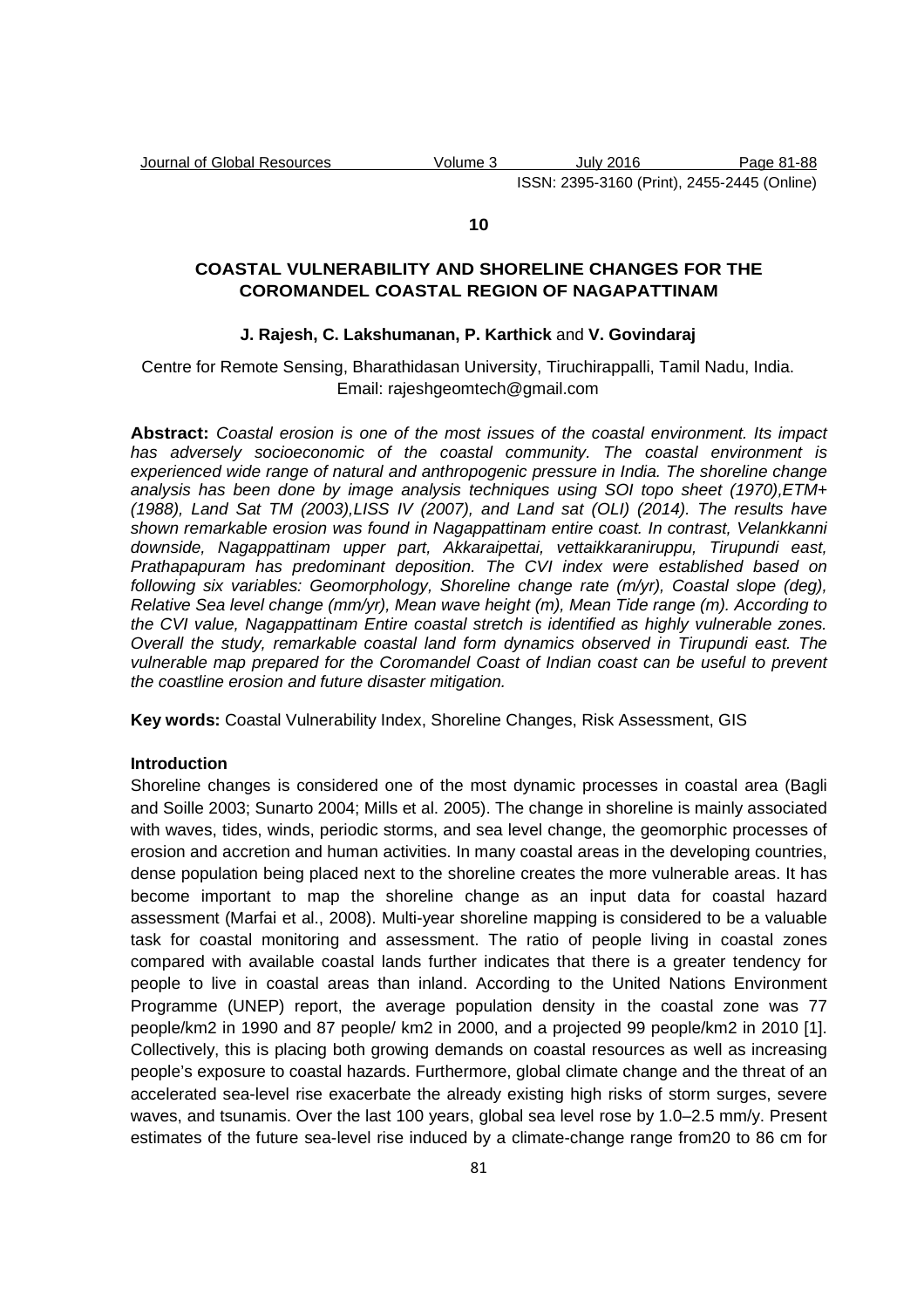the year 2100, with a best estimate of 49 cm. It has been estimated that a 1-m rise in sea-level could displace nearly 7 million people from their homes in India [3]. Hedge and Reju [4] have used coastal vulnerability index to evaluate the hazardous zones at Mangalore coast, India. Significant study of the natural hazards and coastal processes of the Indian coast has assumed greater significance after the December 2004 tsunami because the country learned lessons on the impact of natural hazards in terms of high damage potential for life, property, and the environment. The nation's rapidly growing population of coastal residents and their demand for reliable information regarding the vulnerability of coastal regions have created a need for classifying coastal lands and evaluating the hazard vulnerability.

The present study, therefore, is an attempt to develop a coastal vulnerability index (CVI) for the Coromandel Coast of India using six relative risk variables. In this present work, shoreline changes and vulnerability level along the southern coastal Tamil Nadu have been assessed using remote sensing and GIS. The erosion and accretion made in different parts of the study area have been measured and analysed. The coastal vulnerability index (CVI) has been used to map the relative vulnerability of the study area and also characterize the vulnerability of the coast due to coastal processes and human activities such as understand the mining effect on coastal areas. Human activities, particularly those that impound sand, can cause beaches to change. These include sand being obstructed from reaching the coast by damming rivers, as well as coastal engineering structures (for example, groins and jetties) that can trap sand moving along the coastline, depriving other areas from receiving sand. Anthropogenic activities like construction of building, sand dune destroyed for Tourism development and sand mining activities, dense populations near by the coast, are also responsible for erosion, reduction in width of beaches.

# **Study Area Description**

**Nagapattinam** is a Taluk of Nagapattinam Coastal District of Tamil Nadu., 326 K.M, from south of Chennai, lies between Northern Latitude 10.7906 degrees and 79.8428 Degrees Eastern Longitude. A District known for its Rich Religious Heritage and Communal Harmony. In Nagapattinam taluk total population 2011 is 282784.male is 139917 and female is 142867. Number of house hold in Nagapattinam taluk is 70683. The Taluk receives rainfall under the influence of both southwest and northeast monsoon.



## **LOCATION MAP**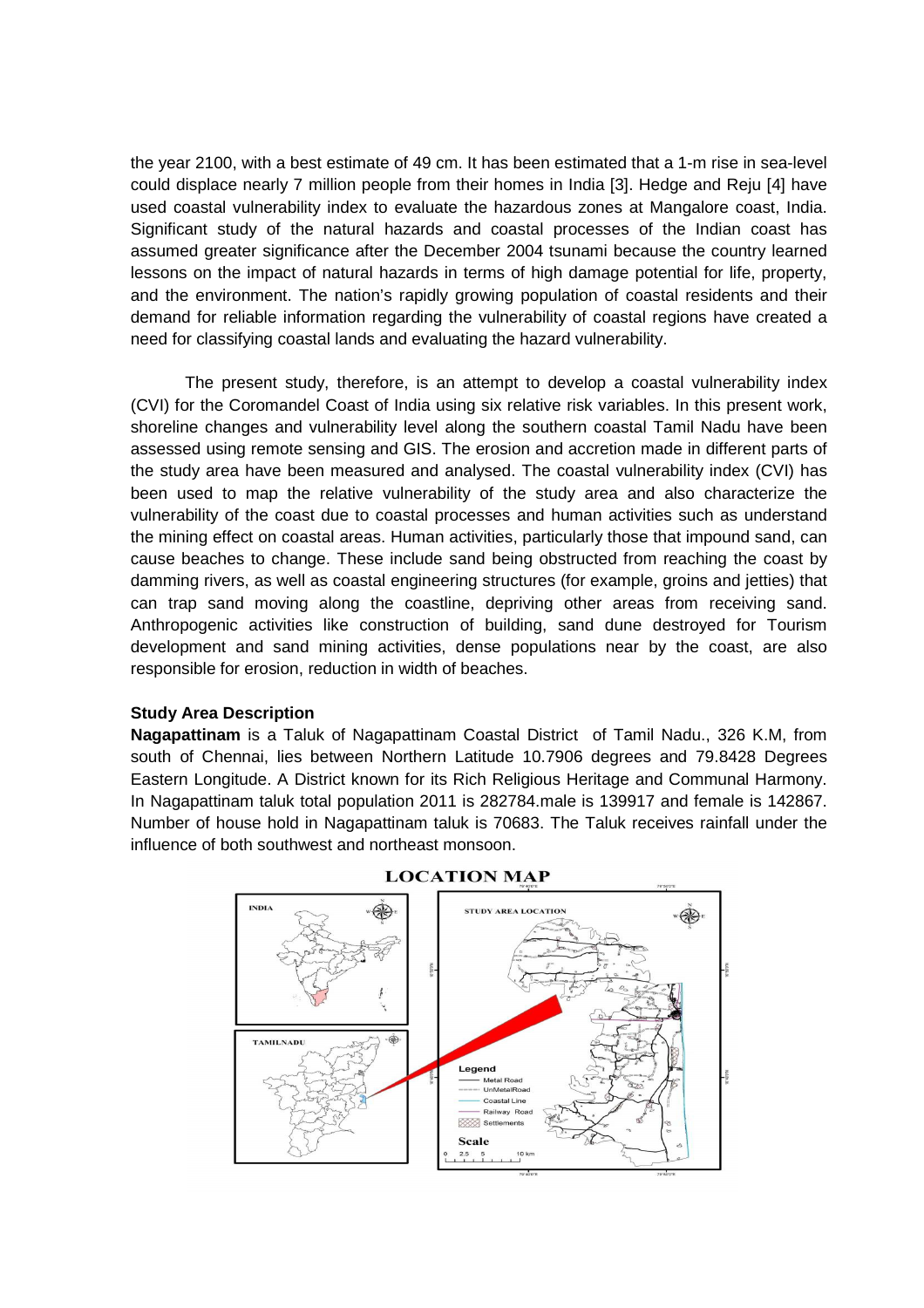A good part of the rainfall occurs as very intensive storms resulting mainly from cyclones generated in the Bay of Bengal especially during northeast monsoon. The rainfall pattern in the district shows interesting features. Annual rainfall, which is1500 mm at Vedaranyam, the southeast corner of the Taluk, rapidly decreases to about1100 mm towards west of the district. The district enjoys humid and tropical climate with hot summers, significant to mild winters and moderate to heavy rainfall. The temperatures various from 40.6 to 19.3° C with sharp fall in night temperatures during monsoon period. The relative humidity ranges from 70 – 77% and it is high during the period of October to November.

#### **Database and Methodology**

Coastal vulnerability index is computed based on the six vulnerable parameters namely shoreline change rate, coastal slope, relative sea level change, mean wave height and mean tide range [6]. According to that, vulnerable parameters and its risky level is presented in Table 1. The process is mathematically described as below,

## $CVI = \sqrt{[a \times b \times c \times d \times e \times f/6]}$

Where, a=Geomorphology, b=Shoreline change rate (m/yr), c=Coastal slope (deg), d=Relative Sea level change (mm/yr), e=Mean wave height (m), f=Mean Tide range (m). Based on the table, calculated CVI values are divided into five classes to highlight different vulnerabilities.

The Land sat satellite imageries provides long period of earth surface data for the purpose of scientific and commercial developments. The present research we used Landsat8- OLI, Land sat TM5 and Land sat ETM+ to evaluate the annual shoreline change rate along the present study area. The details raw Land sat data, their sensor type, date of acquisition and specifications are listed in Table 2. In general, raw data need to be calibrated to obtain a closer result of the surface reflectance. Thus we followed Gyanesh et al. for radiometric calibration and atmospheric correction of Land sat data.

| Level of Vulnerability                       | Very low        | Low               | Moderate                       | High                           | Very High                                                    |
|----------------------------------------------|-----------------|-------------------|--------------------------------|--------------------------------|--------------------------------------------------------------|
| Variables                                    |                 | 2                 | 3                              | 4                              | 5                                                            |
| Geomorphology<br>(GEO)                       | Rocky<br>cliffs | Medium<br>cliffs  | Low cliffs.<br>Alluvial plains | Estuaries<br>and Back<br>water | Sand beaches, Salt<br>marsh, Mud flats,<br>Mangroves, Delta. |
| Erosion/Accretion<br>change(m/year)          | >2              | 1 to $2$          | 1 to -1                        | $-1$ to $-2$                   | $>-2$                                                        |
| Coastal slope (%)                            | >1.2            | 1.2 to $0.9$      | $0.9 \text{ to } 0.6$          | $0.6 \text{ to } 0.3$          | < 0.3                                                        |
| Relative Sea level change<br>$(SLR)$ (mm/yr) | < 1.8           | 1.8 to $2.5$      | 2.5 to $3.0$                   | $3.0 \text{ to } 3.4$          | >3.4                                                         |
| Mean wave height (MWH)<br>(m)                | < 0.55          | $0.55$ to<br>0.85 | 0.85 to 1.05                   | $1.05$ to<br>1.25              | >1.25                                                        |
| Mean Tide range (MTR)<br>(m)                 | > 6             | 04 to 06          | 2.0 to $4.0$                   | 1.0 to $2.0$                   | < 1.0                                                        |

Table 1.Ranking for Vulnerable Variables and CVI Index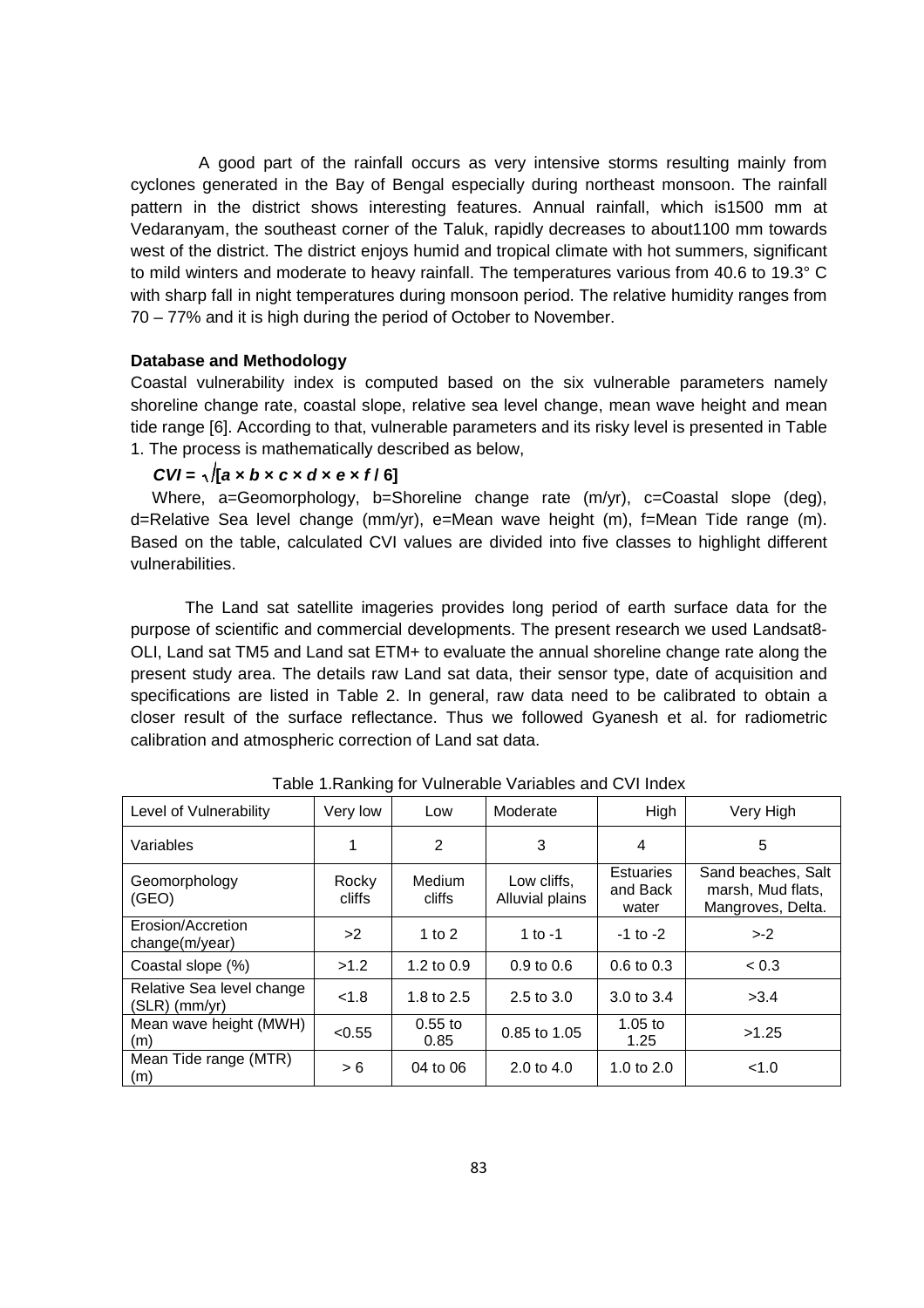| $\sim$ 0.0 $\sim$ 0.1 $\sim$ 0.1 $\sim$ 0.1 $\sim$ 0.1 $\sim$ 0.1 $\sim$ 1.0 $\sim$ 1.0 $\sim$ 1.0 $\sim$ 1.1 $\sim$ 0.1 $\sim$ 0.1 $\sim$ |                 |                  |                                                 |  |  |  |  |
|--------------------------------------------------------------------------------------------------------------------------------------------|-----------------|------------------|-------------------------------------------------|--|--|--|--|
| Periods                                                                                                                                    | Erosion (Sq Km) | Accretion(Sq Km) | Net Balance for<br>the entire Study Area(Sq Km) |  |  |  |  |
| 1970-1988                                                                                                                                  | 5.05            | 0.00             | 5.05                                            |  |  |  |  |
| 1988-1999                                                                                                                                  | 0.08            | 0.61             | $-0.54$                                         |  |  |  |  |
| 1999-2003                                                                                                                                  | 2.63            | 0.00             | 2.63                                            |  |  |  |  |
| 2003-2007                                                                                                                                  | 0.71            | 1.10             | $-0.40$                                         |  |  |  |  |
| 2007-2013                                                                                                                                  | 0.42            | 0.96             | $-0.54$                                         |  |  |  |  |
| 2013-2014                                                                                                                                  | 0.32            | 0.26             | 0.06                                            |  |  |  |  |

Table 2. Shoreline Width Changes from Different Years

# **Figure 2.Shoreline Width Changes from (1970\_2014)**

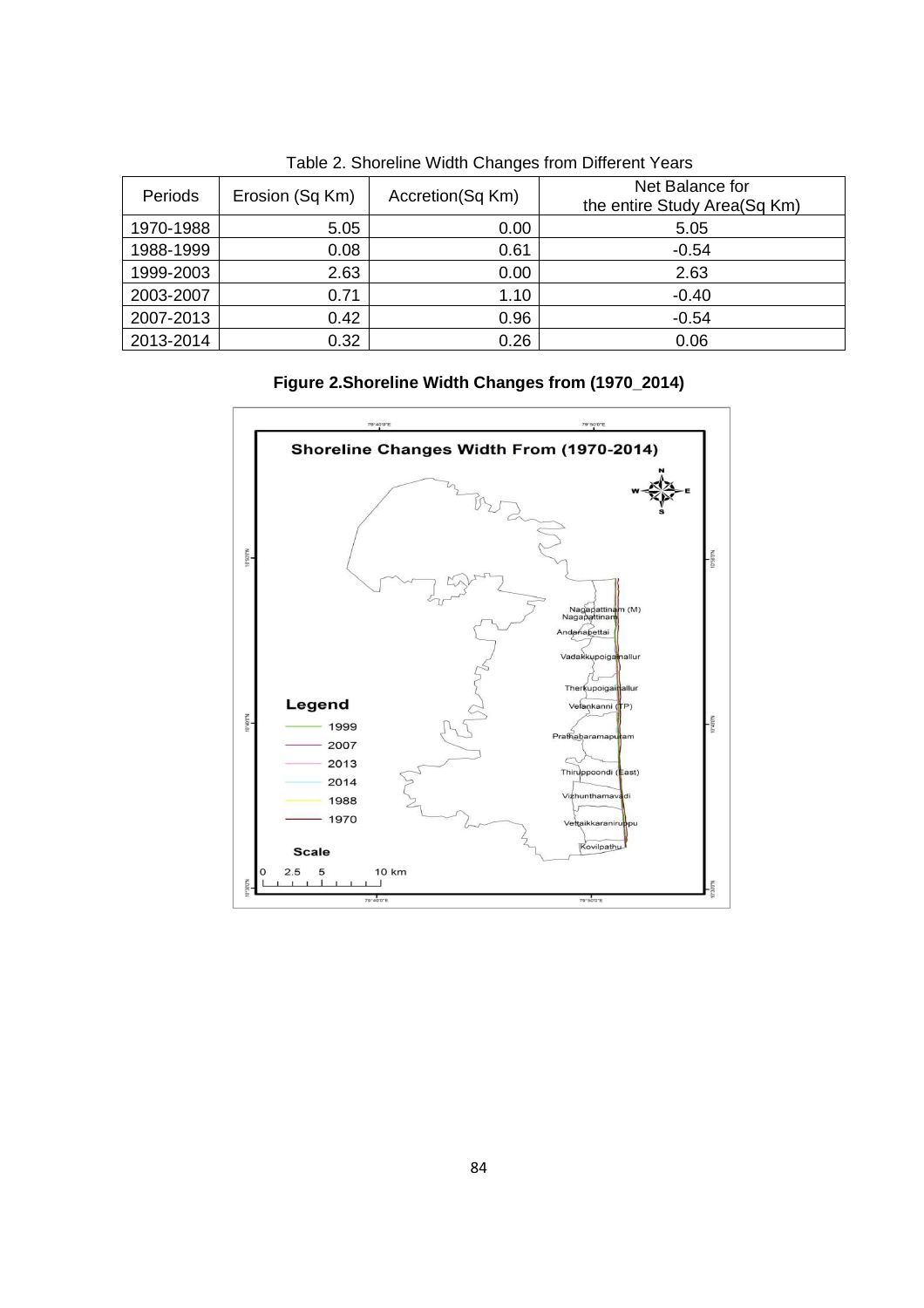

**Figure 3. Shoreline width changes from (1970-2014)** 

**Shoreline width changes from 1970-1988 Shoreline width changes from 1988-1999** 





**Shoreline width changes from 1999-2003 Shoreline width changes from 2003-2007**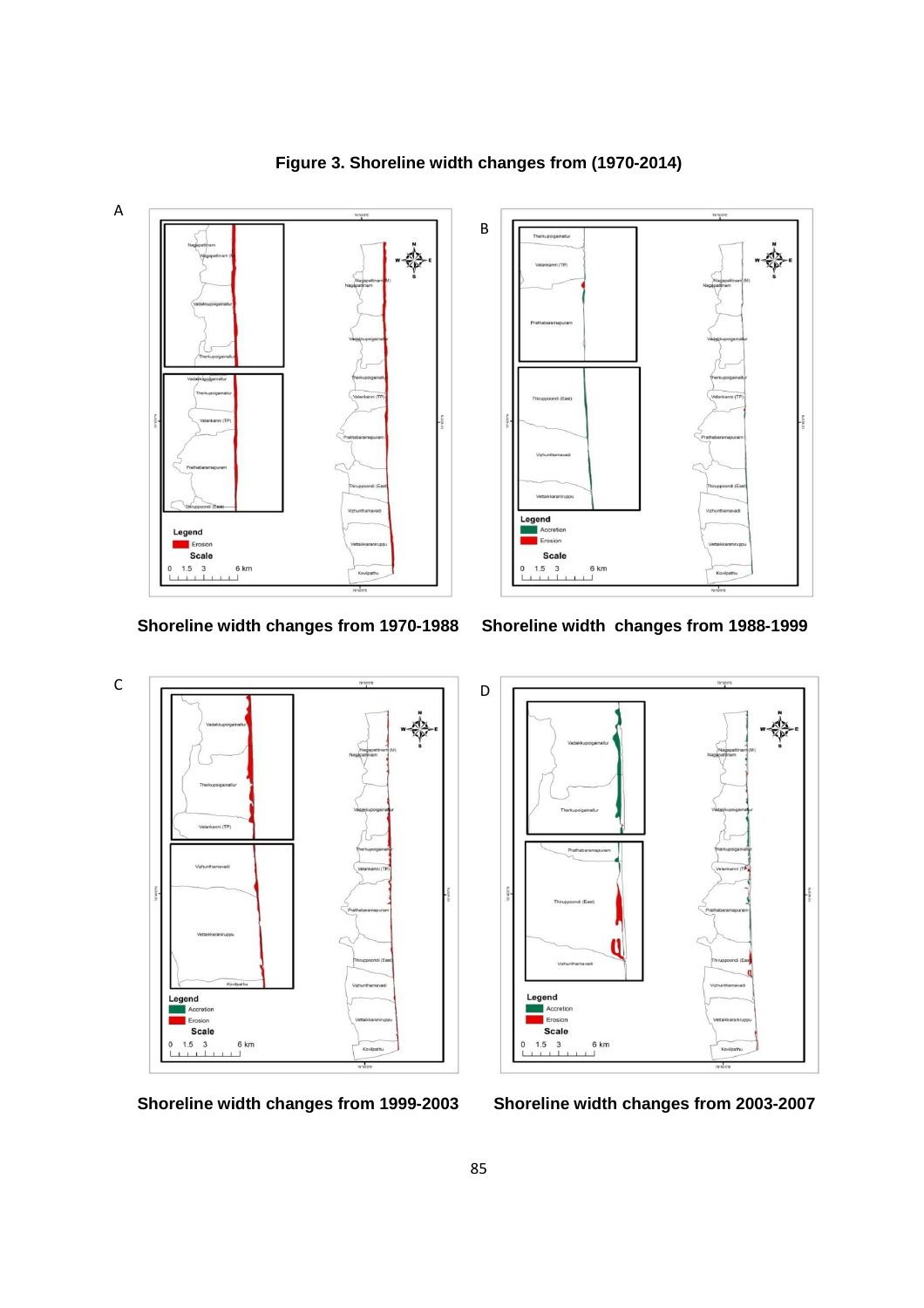

 **Figure 4. Shoreline width changes from 2007-2013** 

Shoreline width changes from A, B, C, D, E. (1970-2013)

# **RESULTS**

# **Shoreline changes**

Shoreline changes are presented with erosion rate, because it is an important valuable parameter for coastal vulnerable detection along the Coromandel Coast of India. Table 3 summarizes rates of shoreline changes for 11 sites in the entire coastal stretch, including both erosion and accretion values. In Table 3, positive sign implies accretion and negative sign implies erosion. Shoreline changes from 1970 to 2013 (figure: 4. A, B, C, D, E.)Wereidentified that, South East zones are highly changed due to sediment transport, erosion, accretion and also impact of Tsunami. As a result of the analysis, (1970-1988) the most erosion changes were observed at the entire Nagappattinam coast stretch, in this area the net rate of erosion was found 5.05 m/yr and no accretion trend observed for studied period in this area. Even though Nagappattinam coast it attains high erosion due to anthropogenic activities such as coastal construction, irrigation and tourism.

 In contrast, Nagappattinam, Velankkani, vadakkupoigainallur, vettaikkaraniruppu, kovilpathu have achieved rate of Erosion 2.63m/yr and there was accretion 0.61 detected for studied period of (1988-2003) in this area. The remaining Period (2003-2007) from through the entire stretch have attained average rate of erosion 0.71 m/yr as well as accretion1.10 m/yr. The most remarkable erosion change was found Nagappattianm Upper, Velankanni, vadakkupoigainallur 0.32 m/yr and Accretion was found0.26 m/yr in the period of (2007 -2013).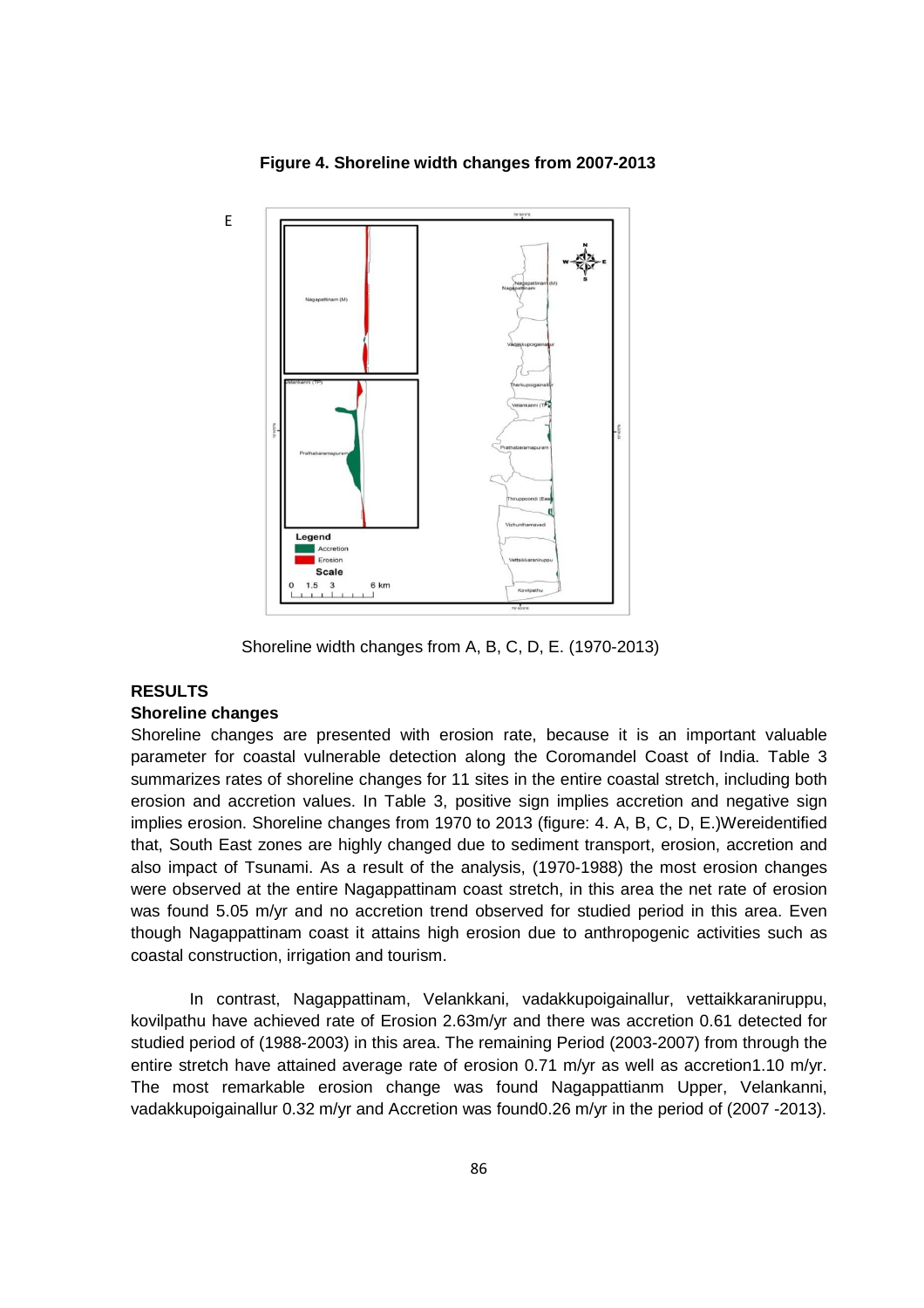## **Coastal Vulnerability**

With the reference of Table 3, coastal vulnerability zones were classified and mapped using Arc Map 10.1 software package. The coastal vulnerability map is shown in Figure 5. Coastal vulnerability category are classified based on the variables is shown in the Table 4. The results indicate that the Nagappattinam entire coastal highlyvulnerable zones.



**Figure.5.Coastal Vulnerability index of Nagapattinam Coast** 

#### **Conclusion**

The best result for any CVI computation is heavily dependent on the quality of the data used and different types of data used, which influence the vulnerability of a particular coastal stretch between Nagappattinam to Velankkanni. With the available data, we find that the Southern east part of Indian coast is concerned in highly vulnerable category. The quality of the present index can be enhanced by the addition of further variables, like wave height, tidal range, probability of storm, etc. Both natural (littoral drift, tidal action, near shore bathymetry) and anthropogenic activities (Construction of seawalls, groins or Break water) along the coast modify the shoreline configuration and control the erosion and accretion of the coastal zones. The result of shoreline change map will be more useful for coastal Engineer and coastal zone management authorities to facilitate suitable management plans and regulation of coastal zones. There is evidence that they provide some coastal protection and their clearance has